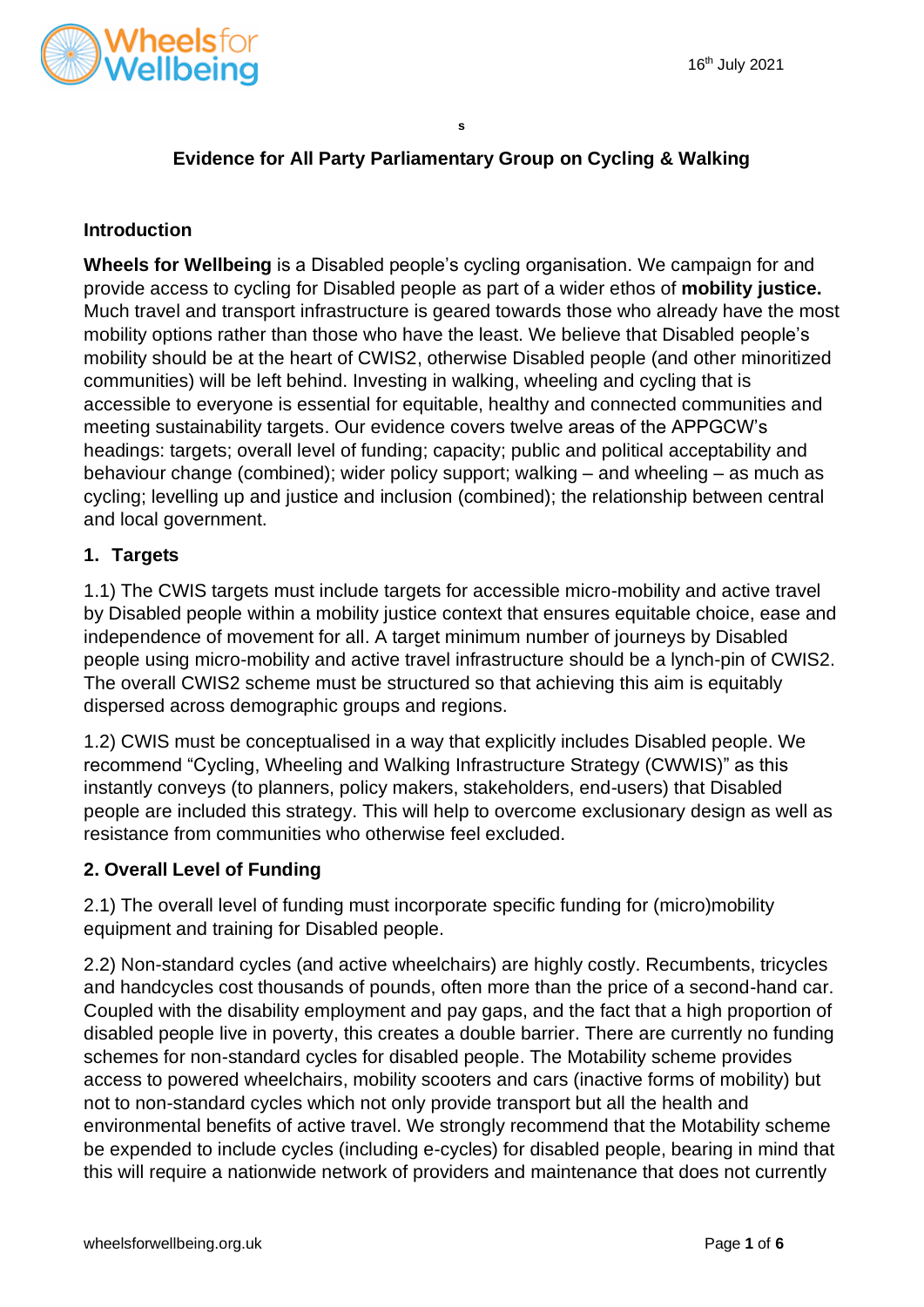

exist. Other hire, funding and grant/voucher schemes also need to be developed to ensure that disabled people have the same ease and affordability of access to cycling as everyone else. This could also include VAT exemption on cycles which are used as mobility aids, extending the cycle to work scheme to part-time and lower paid employees and with a longer pay-back period, or developing a government interest-free loan scheme for nonstandard cycles similar to the proposed scheme for electric vehicles.

2.3) Funding should be directly and explicitly linked to Target 1.1 (above) e.g. increasing the number of active and micro-mobility journeys made by Disabled people.

# **3. Capacity Building**

3.1) Local authorities and other providers need training and guidance on delivering cycling, wheeling and walking infrastructure that is fully accessible. Much of the pop-up infrastructure provided during the pandemic was inaccessible to Disabled people or created new barriers to mobility<sup>1</sup>. Consultation and auditing with Disabled people and their organisations must be integral to this.

3.2) A network which links chartered institutions, transport planners and local authorities with Disabled communities and organisations needs to be established to achieve point 1.1 and 1.2 – Disabled people and their organisations should not be expected to contribute their expertise free of charge.

3.3) All training and qualifications in transport, highways and urban planning should foreground accessibility to ensure that accessibility becomes embedded in the sector.

3.4) Given the underrepresentation of Disabled and older individuals in active travel and micro-mobility to date, contact services (e.g. health, social, employment and housing sectors) should be trained in the range of micro-mobility and active travel options that are available for Disabled people in order to increase knowledge and uptake.

3.5) Active Travel England should provide or accredit education/training for serviceproviders and facilitate a stakeholder accessibility network alongside auditing planned/existing schemes. The audit process results would be used to compel failing local authorities to undertake the necessary training.

# **4. Breakdown of Funding**

4.1) A specific funding stream for Disabled people's mobility is essential in each of the areas of CWWIS2 activity (see 1.1).

4.2) Poorly maintained pavements and cycle lanes create huge barriers to active mobility for many Disabled people, but well-maintained infrastructure makes cycling, wheeling and walking a realistic and attractive micro-mobility option for many. Funding for cycling and walking infrastructure is currently assigned as a proportion of road maintenance funding according to a formula<sup>2</sup>. This should be amended to provide greater funding for cycling, wheeling and walking and to ensure that infrastructure such as pavements and cycle lanes are maintained to a high standard.

4.3) Any funded cycling or walking programmes (e.g. Bikeability, e-scooter trials) should include accessible options (e.g. specific funding to enable Bikeability to access nonstandard cycles for training), and/or be matched by alternative programmes with specific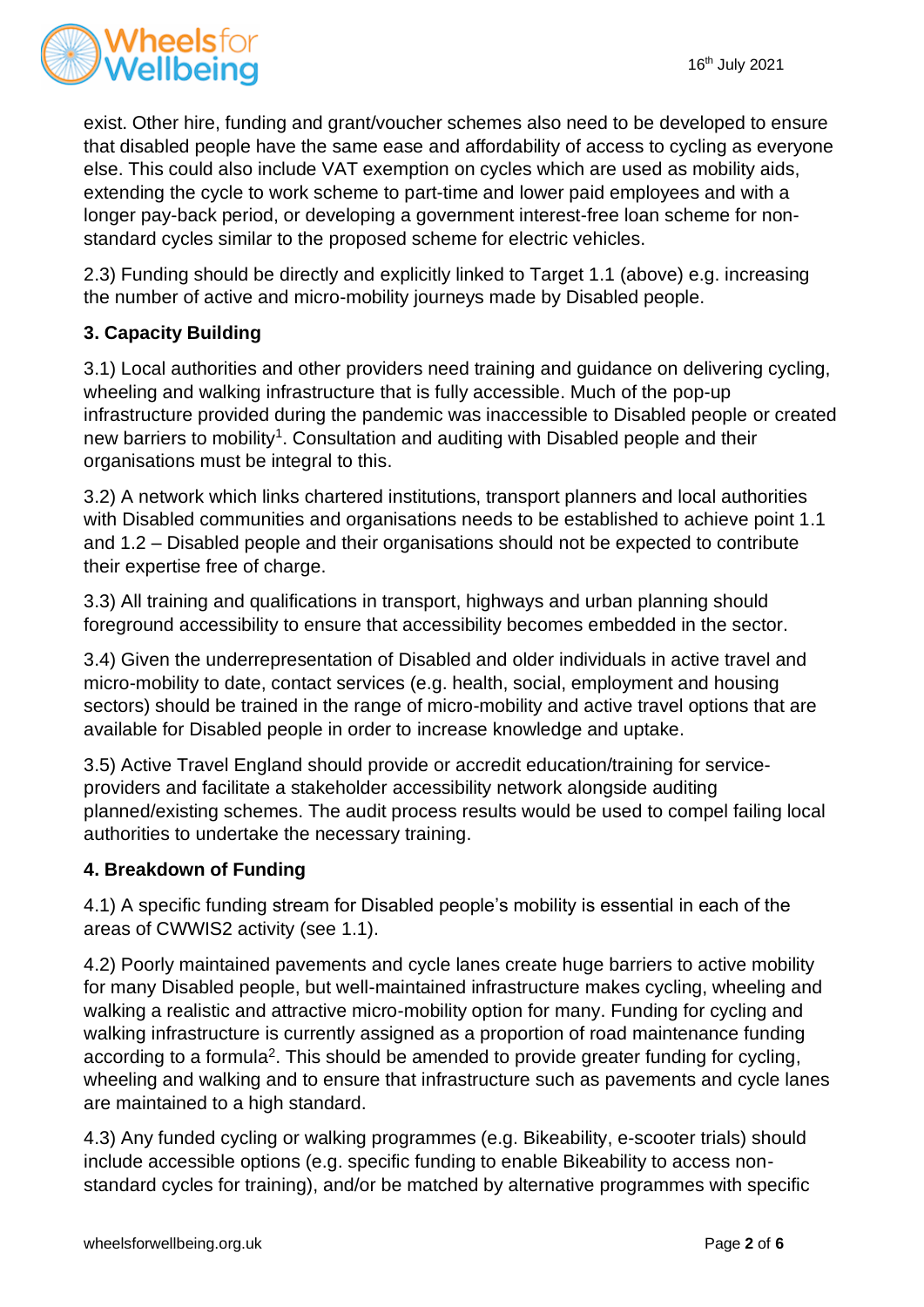

accessibility aims (e.g. the opportunity to trial mobility scooters, handcycle and wheelchair attachments).

4.4) Programmes to improve links between cycling and rail journeys (e.g. PlusBike, Cycle Rail) should include measures to enable more Disabled cyclists to take cycles on trains and they must ensure barrier-free travel (to/from public transport hubs as well as onto public transport) for people who use a wide range of mobility aids.

# **5. Public and Political Acceptability/Behaviour Change**

5.1) The fastest route to acceptability and behaviour change across demographics is for active travel infrastructure to be equally accessible, convenient and affordable to everyone. Schemes should not just "encourage" cycling wheeling and walking, but must actively enable it. For some demographics the barriers to cycling, wheeling and walking are currently too great to make encouragement effective. Investment in targets, provision and infrastructure to redress these barriers is crucial.

5.2) Consensus can be built via proactive consultation and engagement with local communities and stakeholders (especially Disabled people and their organisations) which actively responds to and addresses their concerns. Communication and consultation should be regular, from the initial planning stage, through implementation, to final evaluations. It must be easy, convenient and accessible for the whole community to offer feedback. Feedback should be proactively sought from underrepresented groups.

5.3) Increasing the number of "stages" taken by foot, cycle or wheels in multimodal journeys (CWIS1) will only be effective if the links between these stages are equally accessible. Disabled people must be able to use public transport and have an equivalent mobility aid at the end of that public transport stage or to be able to bring their mobility aid on board.

5.4) Accessible micro-mobility/active travel advice hubs should be established in each local authority to provide advice and education for local communities and organisations including: members of the public; healthcare providers; transport, employment and care services; and local community groups. These hubs would provide advice, education, training and/or contacts to give users the necessary information to enable the use of micro-mobility according to their individual needs. These hubs should also provide direct links to funding sources and providers of equipment for those who wish to purchase rather than hire their equipment. These hubs could form the basis of any future micro-mobility trials including ebike try-outs, training, consultation or workshops such as training in the use of e-scooters and consultations on LTN proposals.

5.5) User training should be provided for all modes of micro-mobility and active travel to improve confidence an uptake among underrepresented groups, especially Disabled people. This should include training for new and existing wheelchair/mobility aid users to be as mobile as possible and to source the mobility aid that best suits their needs. Providing training for e-scooter users and other micro-mobilities will promote greater consideration and responsibility towards other pedestrians/micro-mobility users and alleviate the concerns of those who feel endangered by (mis)use of micro-mobilities.

5.6) There must be a focus on walking, wheeling and cycling for everyday transport, rather than just leisure or sport (i.e. make it "normal" rather than "niche"; CWIS1). This requires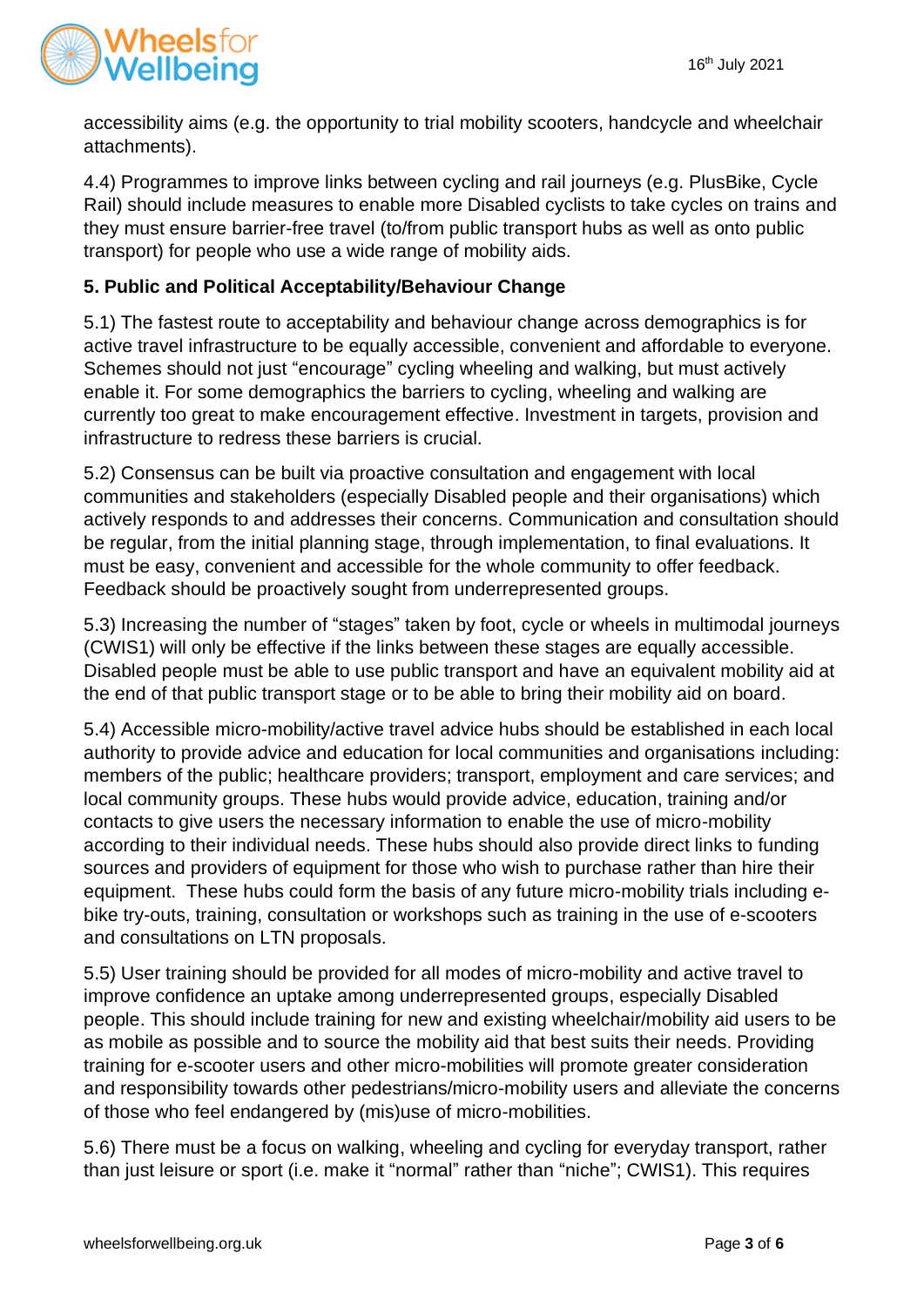

representation of a wide range of walkers, wheelers and cyclists for different purposes (e.g. weekly shop, cinema trip, local delivery, journey to school). It should highlight the freedom and ease of movement that micro-mobility provides with individuals enabled to choose the mode that suits them best. This will help to counter assumptions that programmes of micromobility are aimed solely at non-Disabled, young & fit cyclists, which discourages those who do not consider cycling as an option for them.

# **6. Wider Policy Support**

6.1) DfT must work with other departments to ensure comprehensive support for and facilitation of walking, wheeling and cycling. For example:

- a) DHSC: better training and resources for NHS wheelchair services so that users are provided with high quality "active" wheelchairs (e.g. light frame, cambered wheels, pneumatic tyres) that allow active wheeling and which can be used with add-ons such as powered, hybrid or manual handcycle attachments. Currently NHS guidance prohibits wheelchair service-users from using such "modifications" with their wheelchairs and it does not provide "active" wheelchairs as standard. Both these policies are direct barriers to active mobility by Disabled people. Conversely, the improved physical and mental health of Disabled people who are enabled to use active travel will have significant longterm cost savings.
- b) DHSC: cycling, wheeling and walking for health and wellbeing via social prescribing requires user-input on different accessibility aids/needs and realistic means of access to them.
- c) DWP: Recognition that greater active mobility supported by mobility aid does not equate to unsupported mobility; improved physical fitness does not necessarily remove need for Disability support/benefits.
- d) Treasury: VAT exemption on cycles used as mobility aids; funding for non-standard cycles as mobility aids.
- e) Home Office: central guidance and training should be provided to all Designing Crime Out Officers on LTN1/20 and specifically, the negative effect of access barriers (such as chicanes/A-frames/K-frames etc) on active mobility for Disabled people. The accreditation of such products by the Police should be thoroughly reviewed. Also training regarding the relationship between Community Safety Framework and the Equality 2010 Act

6.2) Promoting walking, wheeling and cycling would also contribute to other government policies, particularly those related to improved public health. Disabled people currently have some of the worst physical and mental health outcomes because of their forced immobility and active travel could have a huge impact. Clear links between CWWIS 2 and wider government policies such as NHS and DWP (6.1. and 6.1c) are essential. This will also ensure wider public acceptance of CWWIS 2 measures as it will highlight the benefits to the population as a whole.

# **7. Walking and Wheeling as much as Cycling**

7.1) The overall quality and maintenance of walking infrastructure must be improved to ensure it is accessible for wheeling – incorporating "wheeling" into the title of the strategy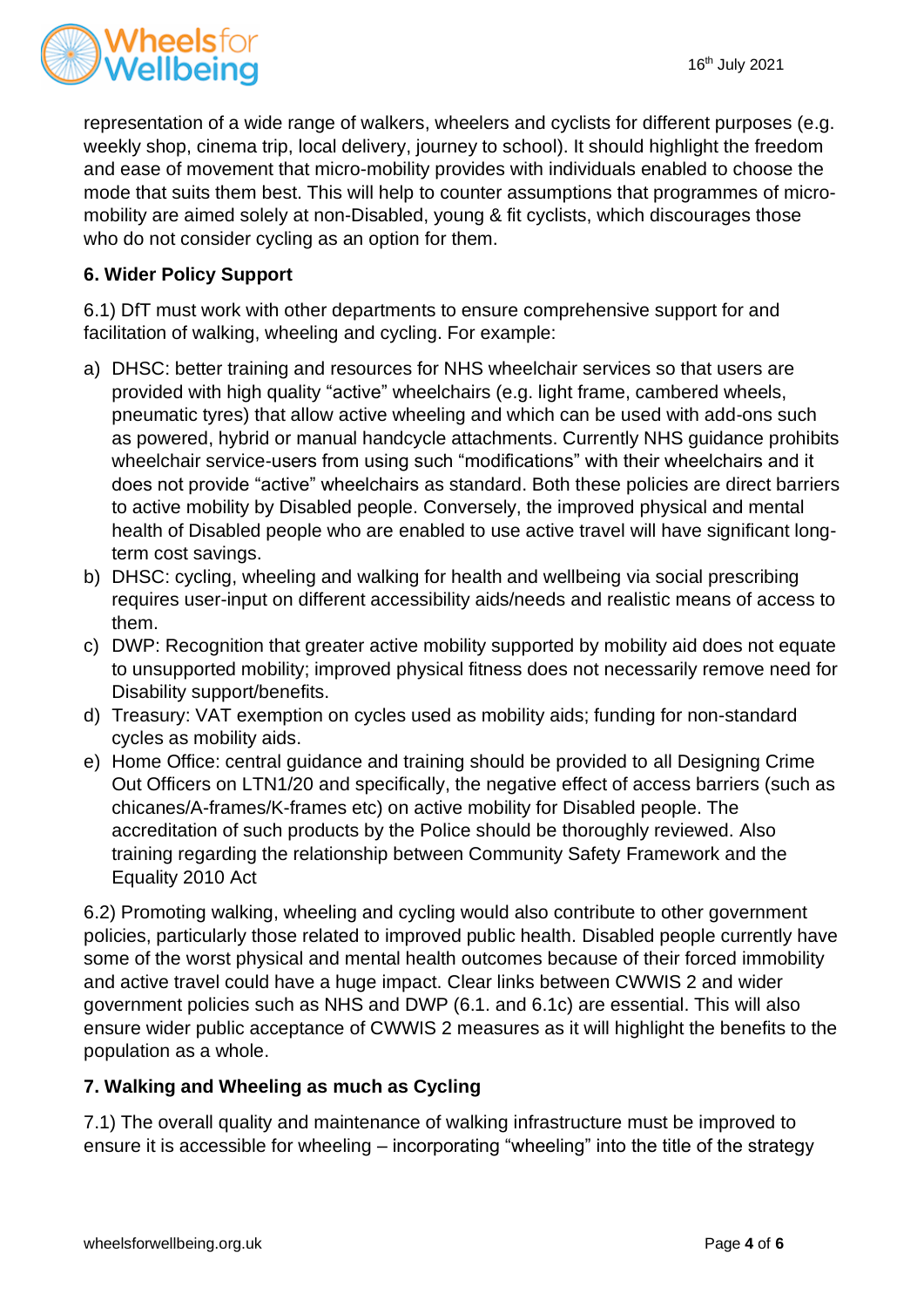

(CWWIS 2) is essential to ensure infrastructure is provided that is suitable for wheeling as well as walking.

7.2) Review and expediate DfT's "Inclusive Mobility" guidance to ensure all pavements are accessible (e.g. kerbs/drop kerbs, street furniture, width, camber, surface). This should include guidance for businesses on keeping pavement clear of clutter and passible for Disabled people who use a wide range of mobility aids including: wheels, canes, rollators, assistance dogs etc.

7.3) End pavement parking, this will require both significant penalties and wider cultural change.

# **8. Levelling Up/Justice and Inclusion:**

8.1) The DfT must expand the notion of "levelling up" from "between regions" to "between *and* within regions" to recognise that within a region some groups (either smaller areas or demographics) do not have equal access to opportunities and have poorer health outcomes due to inadequate access to safe, active travel modes. The emphasis on mobility justice (equity of access to micro-mobility for all demographics across their lifespan) will enable greater public support as it will demonstrate that CWWIS 2 schemes are for everyone not just an already-active subset of the population in highly resourced areas.

8.2) One way to ensure regional and demographic levelling-up is the development of accessible micro-mobility advice hubs (see 5.4 above) which could be trialled in northern regions. Northern areas typically have less access to public transport and mobility/micromobility options, but many do have accessible cycling hubs (Wheels for All centres) which could form the basis of a new resource to enable wider participation in micro-mobility.

8.3) Provide case-studies/best practice examples from "successful" authorities and schemes to support developments in other areas.

8.4) Provide targeted support (funding, training, resources) to authorities for engaging with and enabling active travel and micro-mobilities to under-represented groups.

8.5) All proposed active travel and micro-mobility schemes must:

a) Meet the requirements of LTN 1/20

b) Include detailed plans to consult and work with local underrepresented communities (not just statement that there will be an EqIA). Consultations should include how the plans will enable all groups to walk, wheel and cycle more frequently, not simply focus on avoiding negative impacts of schemes.

c) Include specific targets for underrepresented groups.

d) Take steps to increase awareness of cycling as a mobility aid and permit cycling on pavements and other "no cycling" areas when cycles are used as a mobility aid.

e) Develop a scheme for funding for non-standard cycles (in partnership with other governmental departments).